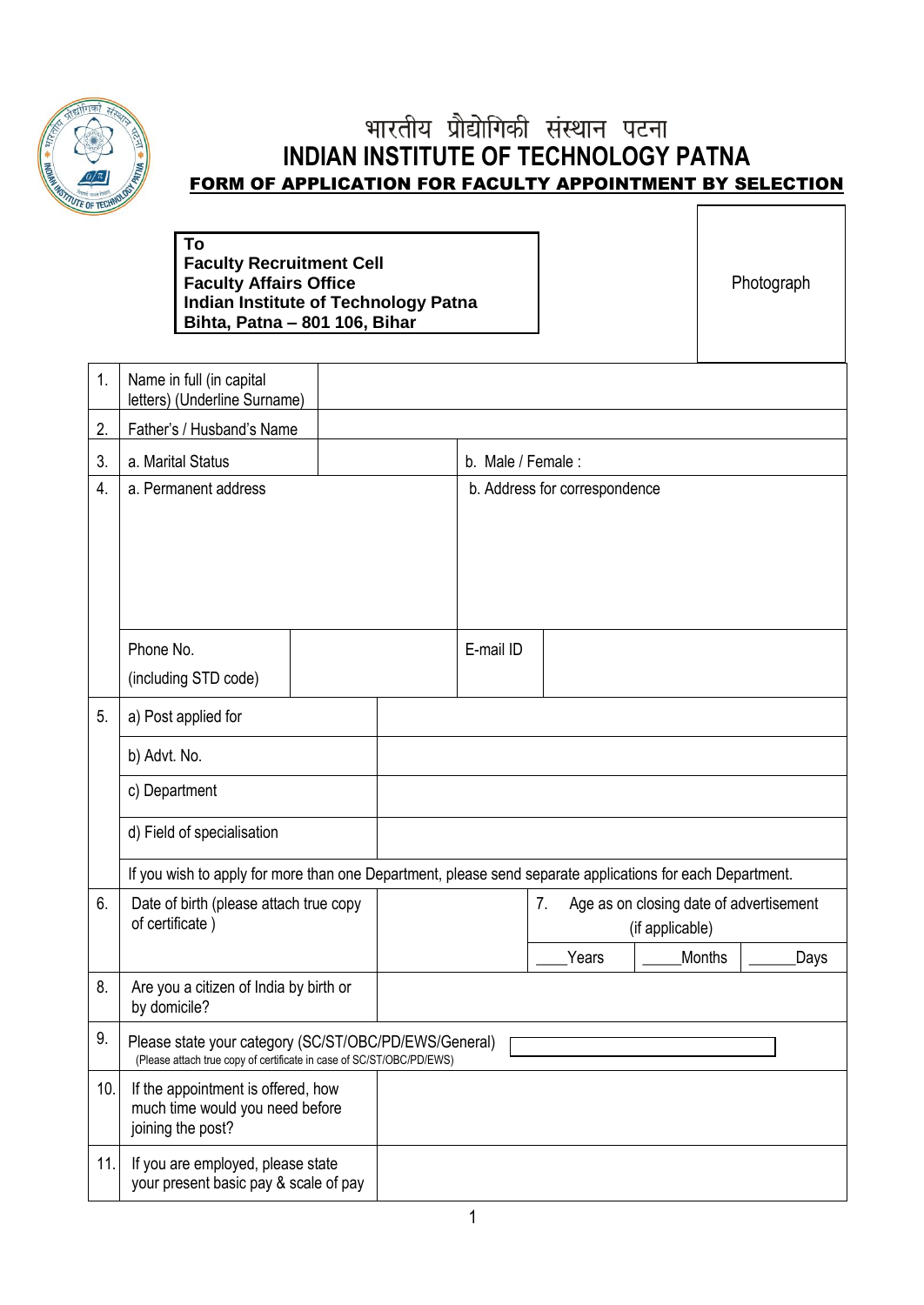12. Details of educational qualifications: Please give particulars of all examinations passed and degrees obtained commencing with the High School Leaving Examination (10<sup>th</sup> standard / Matriculation). For Ph.D., please give details, even if it is not complete. Please attach true copies of certificates and mark sheets duly attested.

| SI.<br>No. | School / College / Institute | Date of<br>entry | Date of<br>leaving | Name of the Board<br>/ University / Institution | Examination<br>/ Degree / | Distinction<br>/ Class /<br>Division | Subjects (Please mention field<br>of specialization, honours, etc,<br>where applicable) | Percentage<br>of marks or | Year of<br>passing |
|------------|------------------------------|------------------|--------------------|-------------------------------------------------|---------------------------|--------------------------------------|-----------------------------------------------------------------------------------------|---------------------------|--------------------|
|            |                              |                  |                    |                                                 | Diploma passed            |                                      |                                                                                         | C.P.I.                    |                    |
|            |                              |                  |                    |                                                 |                           |                                      |                                                                                         |                           |                    |
|            |                              |                  |                    |                                                 |                           |                                      |                                                                                         |                           |                    |
|            |                              |                  |                    |                                                 |                           |                                      |                                                                                         |                           |                    |
|            |                              |                  |                    |                                                 |                           |                                      |                                                                                         |                           |                    |
|            |                              |                  |                    |                                                 |                           |                                      |                                                                                         |                           |                    |
|            |                              |                  |                    |                                                 |                           |                                      |                                                                                         |                           |                    |
|            |                              |                  |                    |                                                 |                           |                                      |                                                                                         |                           |                    |

13. Details of employments: Please give particulars of your present and past employments in chronological order, starting with the present one :

| SI.<br>No. | Organisation / Institute | Position<br>held | Nature of duties / work | Date of<br>joining | Date of<br>leaving | Last Pay & Scale<br>of pay | Additional remarks about<br>experience, if any.* |
|------------|--------------------------|------------------|-------------------------|--------------------|--------------------|----------------------------|--------------------------------------------------|
|            |                          |                  |                         |                    |                    |                            |                                                  |
|            |                          |                  |                         |                    |                    |                            |                                                  |
|            |                          |                  |                         |                    |                    |                            |                                                  |
|            |                          |                  |                         |                    |                    |                            |                                                  |
|            |                          |                  |                         |                    |                    |                            |                                                  |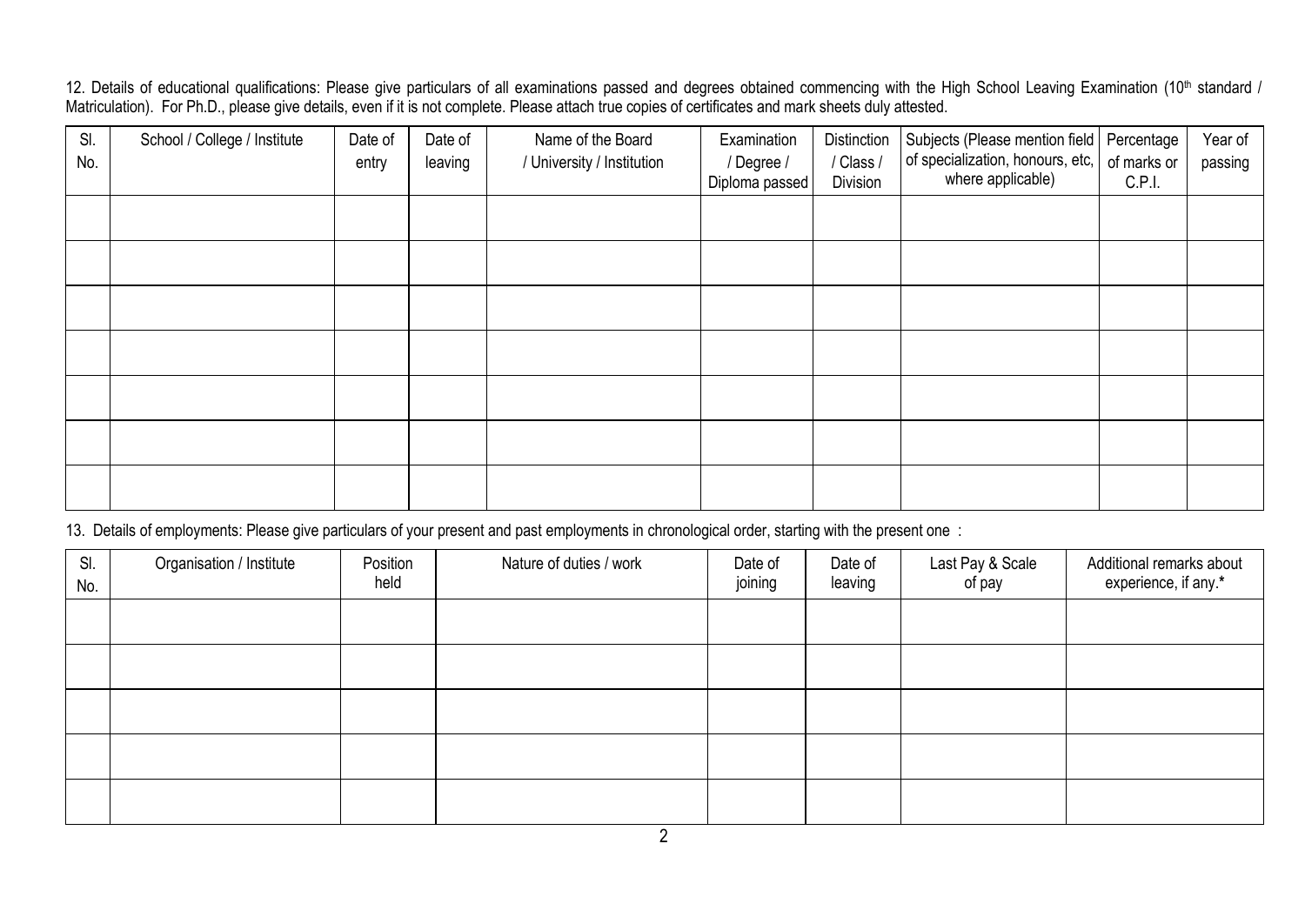| Research & Development, Training, Project, Publication etc.:                                            |           |                            |                                |             |                                   |                        |                                               |                                                                                                  |  |
|---------------------------------------------------------------------------------------------------------|-----------|----------------------------|--------------------------------|-------------|-----------------------------------|------------------------|-----------------------------------------------|--------------------------------------------------------------------------------------------------|--|
| (a) Please attach a list of your Research & Development / Industrial/Training experience                |           |                            |                                |             |                                   |                        |                                               |                                                                                                  |  |
| (b) Please state the following in the format below:                                                     |           |                            |                                |             |                                   |                        |                                               |                                                                                                  |  |
| No. of PG                                                                                               |           | No. of Ph.D. thesis guided |                                |             | No. of Projects involved in       |                        | No. of Patents                                |                                                                                                  |  |
| projects guided                                                                                         | Completed |                            | On-going                       |             | Sponsored                         | Consultancy            |                                               |                                                                                                  |  |
|                                                                                                         |           |                            |                                |             |                                   |                        |                                               |                                                                                                  |  |
| (c) Complete list of Patents using the format provided in ANNEXURE A                                    |           |                            |                                |             |                                   |                        |                                               |                                                                                                  |  |
| (d) Please state no. of publications (Published/Accepted) in the format below:                          |           |                            |                                |             |                                   |                        |                                               |                                                                                                  |  |
| In Journals (refereed)                                                                                  |           |                            |                                |             | In Conferences                    |                        |                                               |                                                                                                  |  |
|                                                                                                         |           |                            | Refereed                       |             |                                   | Un-refereed            |                                               | <b>Technical Reports</b>                                                                         |  |
| National<br>Internation<br>al                                                                           |           | National<br>al             |                                | Internation | National<br>International         |                        |                                               |                                                                                                  |  |
|                                                                                                         |           |                            |                                |             |                                   |                        |                                               |                                                                                                  |  |
| (e) Citation of your published papers as on dd/mm/yyyy:                                                 |           |                            |                                |             |                                   |                        |                                               |                                                                                                  |  |
|                                                                                                         |           |                            |                                |             |                                   |                        |                                               |                                                                                                  |  |
| (f) Please list your 05 (Five) most important research publications in the format below:                |           |                            |                                |             |                                   |                        |                                               |                                                                                                  |  |
| Name of all Authors<br>(Last name, First<br>Name, please<br>underline your name)                        |           |                            | Title of the<br>research paper |             | Name of the<br>journal/conference | Year, Vol.<br>No. Page | Latest<br>Impact<br>factor of the<br>journal* | Latest H-<br>index**/H-5<br>index***<br>and/or core<br>rank of the<br>journal/conf<br>erence**** |  |
| *Impact Factor Source: Journal Citation Reports (JCR, Thomson Reuters-Clarivate analytics) for the year |           |                            |                                |             |                                   |                        |                                               |                                                                                                  |  |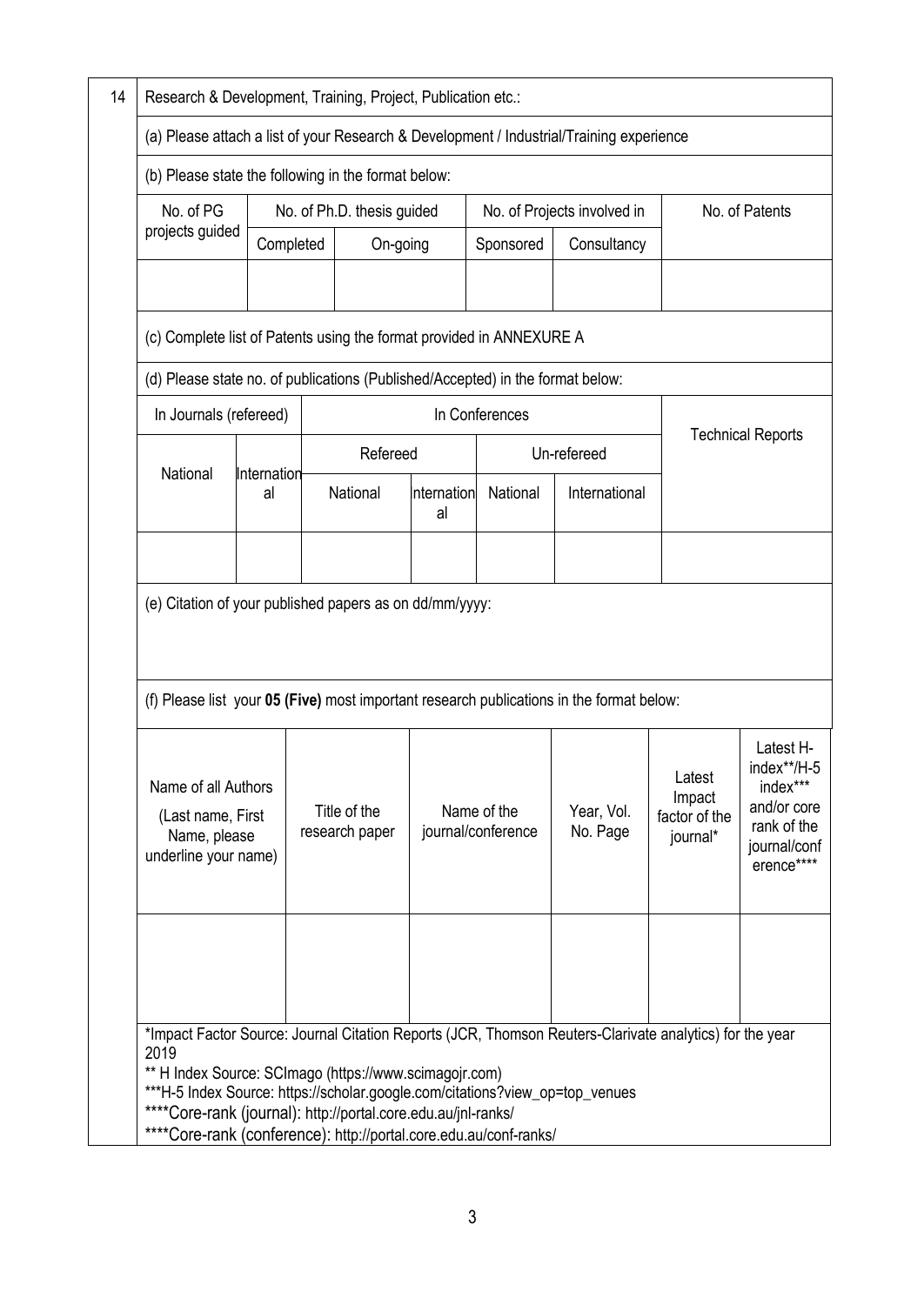|    | (g) Complete list of Journal Publications using the format provided in point 14f                   |               |                                                                                                                                                                                                                                                  |  |  |  |  |  |  |  |
|----|----------------------------------------------------------------------------------------------------|---------------|--------------------------------------------------------------------------------------------------------------------------------------------------------------------------------------------------------------------------------------------------|--|--|--|--|--|--|--|
|    | (h) Complete list of Conference Publications/Presentations using the format provided in ANNEXURE B |               |                                                                                                                                                                                                                                                  |  |  |  |  |  |  |  |
|    | (i) Books published:                                                                               |               |                                                                                                                                                                                                                                                  |  |  |  |  |  |  |  |
|    | (j) Book chapters written:                                                                         |               |                                                                                                                                                                                                                                                  |  |  |  |  |  |  |  |
|    |                                                                                                    |               | (For each of the above items, please give full details in separate sheets)                                                                                                                                                                       |  |  |  |  |  |  |  |
| 15 | (a) Teaching experience                                                                            | No. of years: | No. of different courses taught:                                                                                                                                                                                                                 |  |  |  |  |  |  |  |
|    | taught                                                                                             |               | Please give a list of courses taught on a separate sheet with course titles, level (UG/PG) and number of times                                                                                                                                   |  |  |  |  |  |  |  |
|    | (b) Areas of specialization                                                                        |               |                                                                                                                                                                                                                                                  |  |  |  |  |  |  |  |
|    | (c) Title of your Ph. D. Thesis                                                                    |               |                                                                                                                                                                                                                                                  |  |  |  |  |  |  |  |
|    | (d) Name of your Ph.D. Supervisor                                                                  |               |                                                                                                                                                                                                                                                  |  |  |  |  |  |  |  |
|    |                                                                                                    |               | (e) Please describe briefly on a separate sheet your Ph.D. work [1 page - font size 10 (Font: Times New<br>Roman)]. Also detail the areas of interest with work done in each case (if any)<br>Please attach additional sheets wherever necessary |  |  |  |  |  |  |  |
|    | instruments, systems, computers etc.                                                               |               | (f) Laboratory Experience : Please describe, in brief on a separate sheet, your experience in (i) Setting up<br>teaching and research laboratories (ii) Conducting laboratory courses & (iii) Using different types of                           |  |  |  |  |  |  |  |
| 16 | (a) Awards and honours:                                                                            |               |                                                                                                                                                                                                                                                  |  |  |  |  |  |  |  |
|    |                                                                                                    |               |                                                                                                                                                                                                                                                  |  |  |  |  |  |  |  |
|    |                                                                                                    |               |                                                                                                                                                                                                                                                  |  |  |  |  |  |  |  |
|    | (b) Fellow of professional body:                                                                   |               |                                                                                                                                                                                                                                                  |  |  |  |  |  |  |  |
|    |                                                                                                    |               |                                                                                                                                                                                                                                                  |  |  |  |  |  |  |  |
|    |                                                                                                    |               |                                                                                                                                                                                                                                                  |  |  |  |  |  |  |  |
|    | (c) Member of professional body:                                                                   |               |                                                                                                                                                                                                                                                  |  |  |  |  |  |  |  |
|    |                                                                                                    |               |                                                                                                                                                                                                                                                  |  |  |  |  |  |  |  |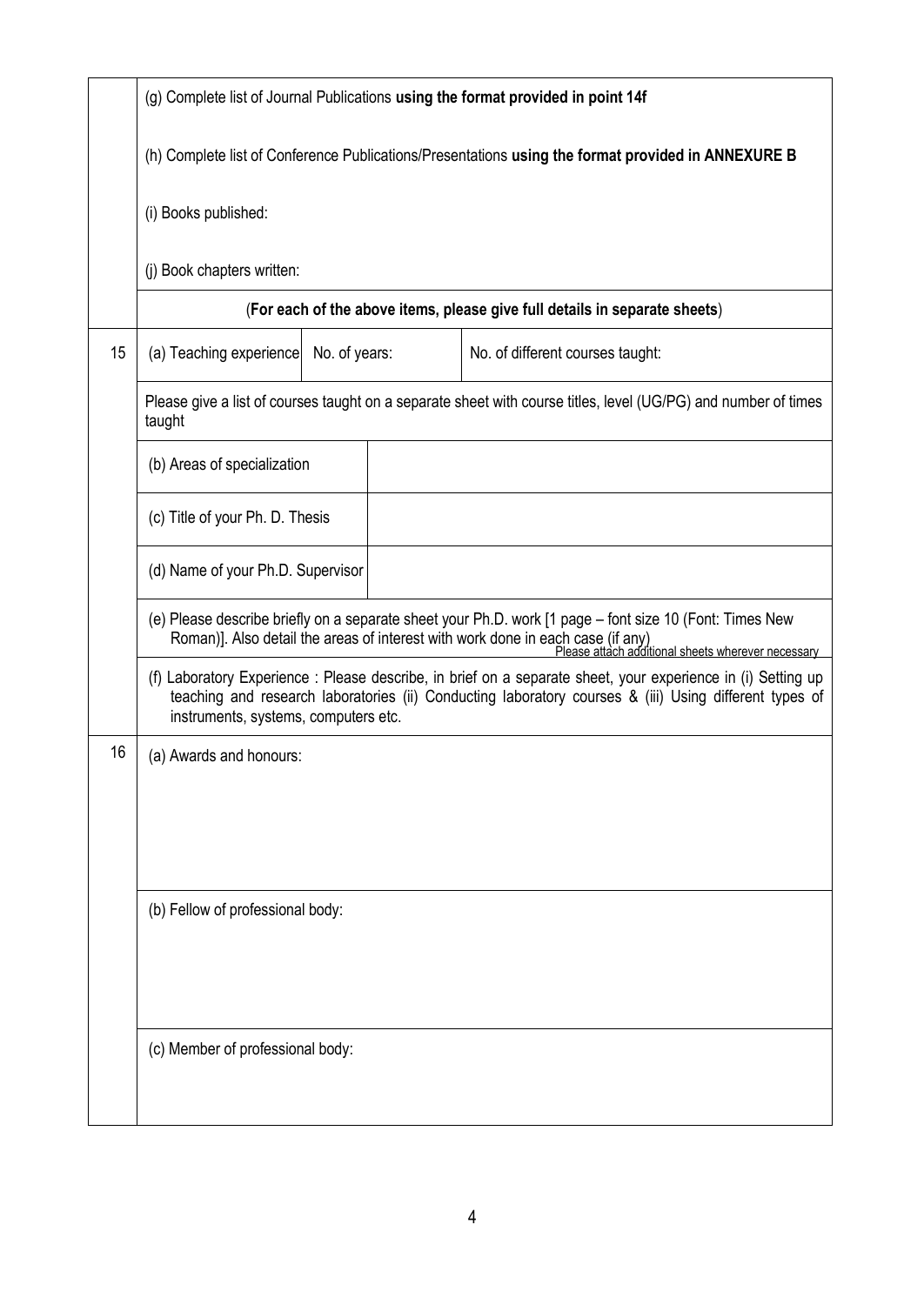|    | (d) Editorial board memberships:                                                                                                                                                                                                                                                                                      |                              |
|----|-----------------------------------------------------------------------------------------------------------------------------------------------------------------------------------------------------------------------------------------------------------------------------------------------------------------------|------------------------------|
|    | (e) Seminars/conferences organized:                                                                                                                                                                                                                                                                                   |                              |
| 17 | Did you previously apply for any<br>post in this Institute? If so, give<br>particulars and approximate date:                                                                                                                                                                                                          |                              |
| 18 | <b>Additional Remarks:</b><br>(Applicants may mention here<br>any special qualifications or<br>experience, e.g. in organisations<br>which have not been included<br>under the heads given above)                                                                                                                      |                              |
| 19 | Name, Designation and<br>Address (along with<br>phone no/ email) of<br>three referees who are<br>acquainted with your<br>research work.<br>Please request them to<br>send the reference<br>letters to the Professor<br>In-Charge-<br>Recruitment, Faculty<br>Affairs, IIT Patna by<br>email to<br>facrecrt@iitp.ac.in | $\overline{1}$ .<br>2.<br>3. |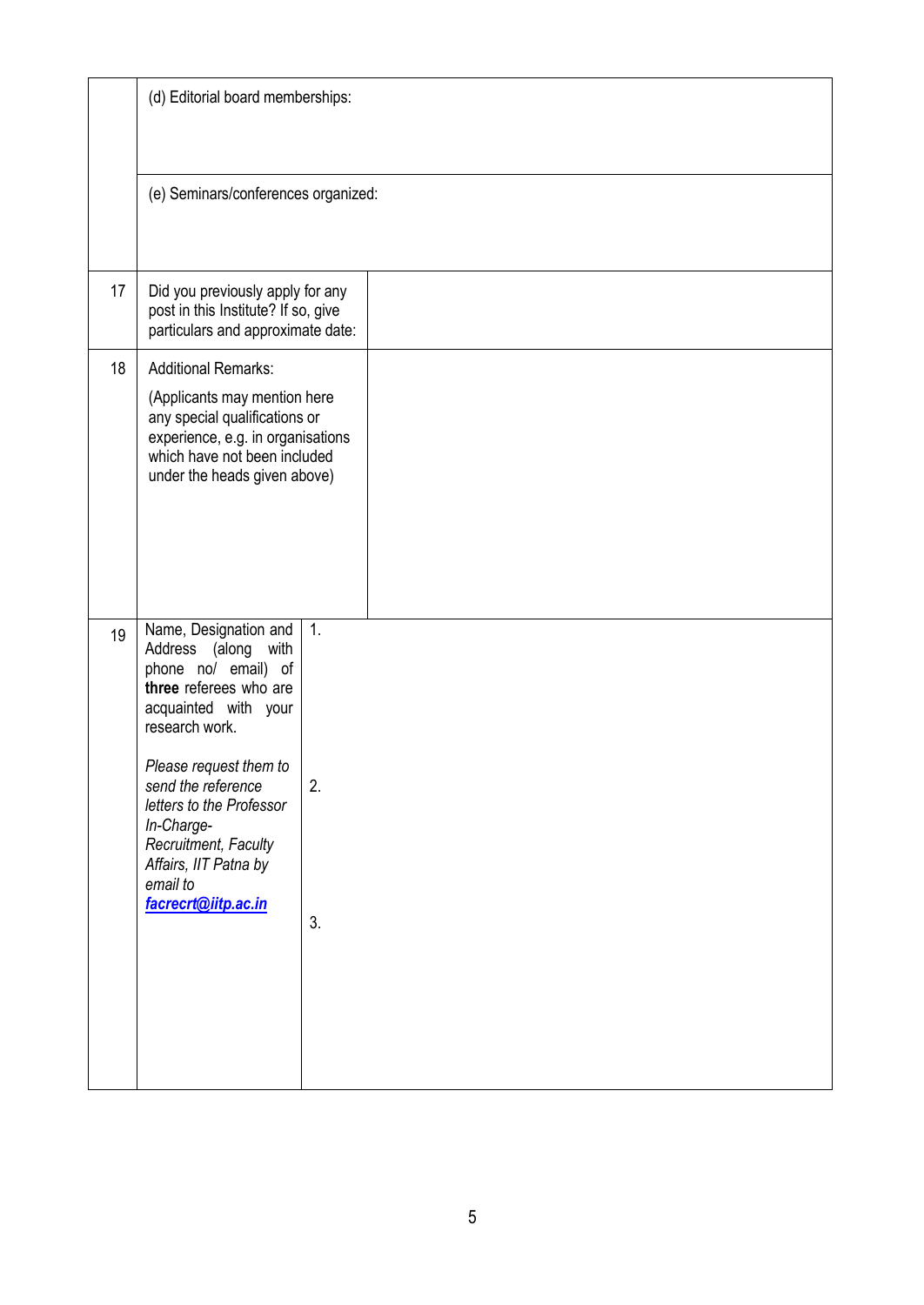| 20 | Research plan for IIT<br>Patna                        |  |
|----|-------------------------------------------------------|--|
| 21 | Details of enclosures<br>sent with the<br>application |  |

I hereby declare that I have carefully read and understood the instructions and particulars supplied to me and that all the entries in this form are true to the best of my knowledge and belief.

 $\frac{1}{2}$  , and the set of the set of the set of the set of the set of the set of the set of the set of the set of the set of the set of the set of the set of the set of the set of the set of the set of the set of the set Date: ................................ **Signature of the Candidate**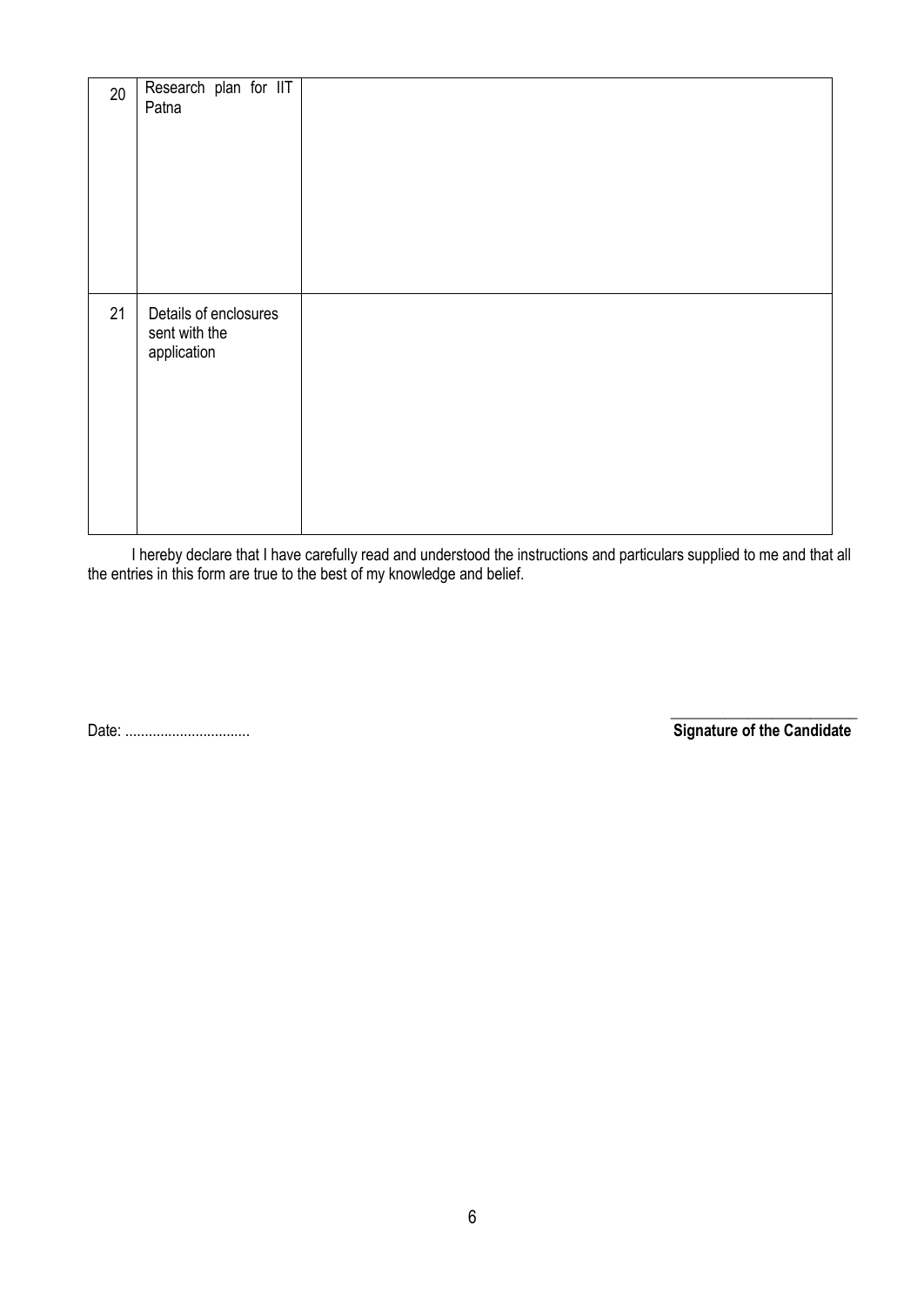

# INDIAN INSTITUTE OF TECHNOLOGY PATNA

### **DATA SHEET FOR THE APPLICANT FOR FACULTY POSITION**

**NAME: ........................................................... DEPARTMENT OF :** 

|                                       |                                 |                                           | Date of Birth<br>DD/MM/YYYY |                               |                        | <b>Academic Qualifications</b> |                    | <b>Research &amp; Teaching experience</b> | <b>Publications in</b>                                                                   | <b>Remarks</b>                  |
|---------------------------------------|---------------------------------|-------------------------------------------|-----------------------------|-------------------------------|------------------------|--------------------------------|--------------------|-------------------------------------------|------------------------------------------------------------------------------------------|---------------------------------|
| App.<br>No.<br>(For<br>Office<br>Use) | Name & Address                  | Category<br>(GENOBC/<br>SC/ST/EWS/P<br>⊇ີ |                             | Post<br><b>Applied</b><br>For | Degree                 | $%$ of<br>marks<br>obtained    | Year of<br>Passing | including current status                  | Journals/Conferences/<br>books Award/<br><b>Citation/Patents(Give</b><br>Number(s) only) | (For<br><b>Official</b><br>Use) |
|                                       | Name:                           |                                           |                             |                               |                        |                                |                    |                                           | <b>In Journals-</b>                                                                      |                                 |
|                                       |                                 |                                           |                             |                               | X                      |                                |                    |                                           | <b>National</b>                                                                          |                                 |
|                                       |                                 |                                           |                             |                               |                        |                                |                    |                                           | <b>International</b>                                                                     |                                 |
|                                       | <b>Mailing Address:</b>         |                                           |                             |                               | XII                    |                                |                    | 2.                                        | <b>In Conferences-</b>                                                                   |                                 |
|                                       |                                 |                                           |                             |                               |                        |                                |                    |                                           | <b>National</b>                                                                          |                                 |
|                                       |                                 |                                           |                             |                               |                        |                                |                    |                                           | <b>International</b>                                                                     |                                 |
|                                       |                                 |                                           |                             |                               | B.E.B.                 |                                |                    | 3.                                        | <b>Book chapters:</b>                                                                    |                                 |
|                                       |                                 |                                           |                             |                               | Tech/B.                |                                |                    |                                           |                                                                                          |                                 |
|                                       |                                 |                                           |                             |                               | Sc./B.A.               |                                |                    |                                           |                                                                                          |                                 |
|                                       |                                 |                                           |                             |                               | M.E.M.                 |                                |                    | 4.                                        | <b>Book(s)</b> Written:                                                                  |                                 |
|                                       | <b>PIN Code:</b>                |                                           |                             |                               | Tech./<br>$M.Sc$ ./    |                                |                    |                                           |                                                                                          |                                 |
|                                       |                                 |                                           |                             |                               | M.A.                   |                                |                    |                                           |                                                                                          |                                 |
|                                       |                                 |                                           |                             |                               |                        |                                |                    | 5.                                        | $\mathbf{Pattern}(s)$ :                                                                  |                                 |
|                                       | <b>Phone and Mobile Number:</b> |                                           |                             |                               | Ph.D.<br>Univ/Instt.:  |                                |                    |                                           | $Citation(s)$ :                                                                          |                                 |
|                                       | <b>Email ID:</b>                |                                           |                             |                               | <b>Specialization:</b> |                                |                    |                                           | $Award(s)$ :                                                                             |                                 |
|                                       |                                 |                                           |                             |                               |                        |                                |                    |                                           |                                                                                          |                                 |

*Date: ................................**Signature of the Candidate*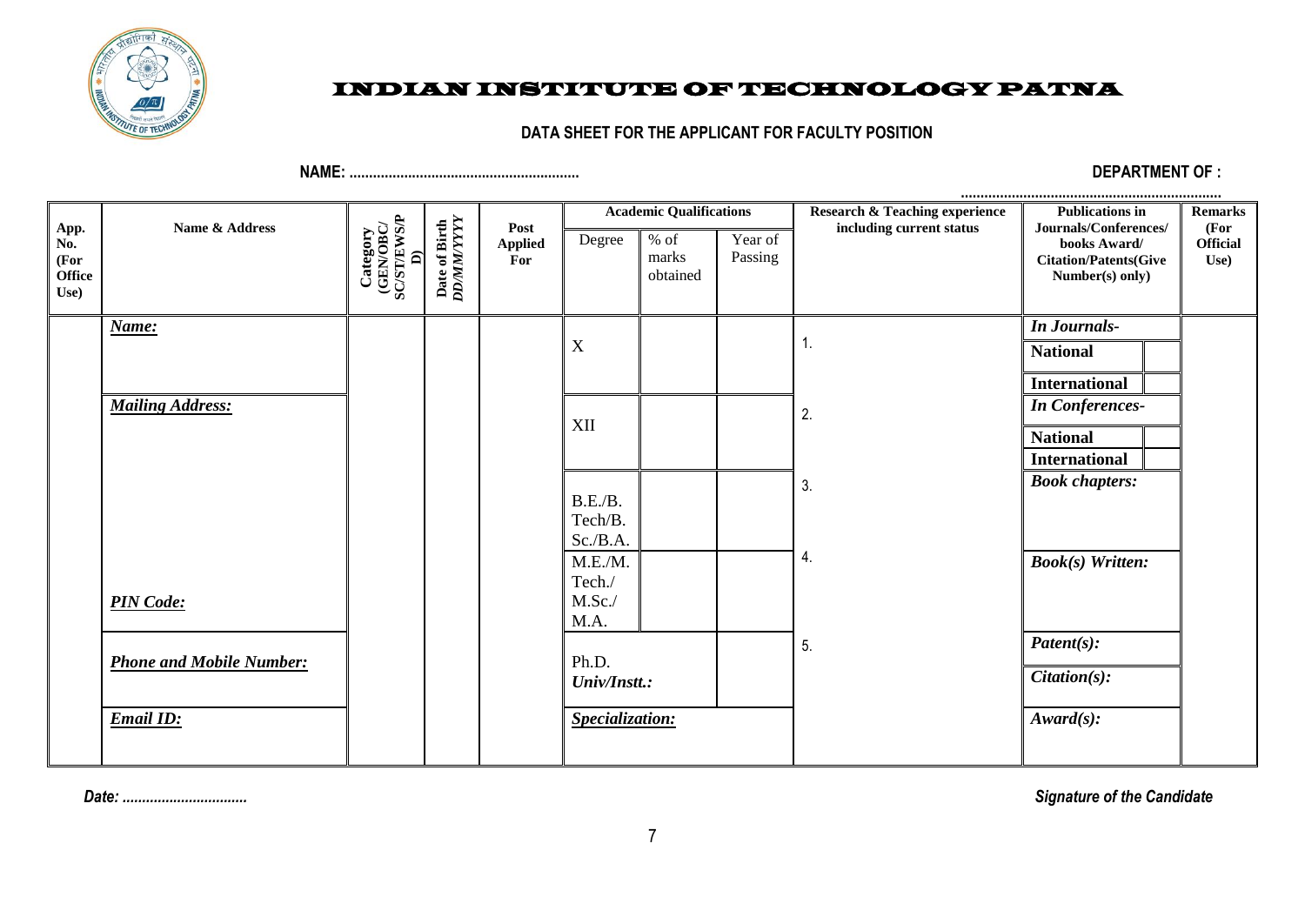# Please provide the list of Patents strictly in the format below. ANNEXURE A

| Name of all Inventors<br>(Last name, First Name, please<br>underline your name) | <b>Invention Title</b>    | <b>Application No./Patent No.</b><br>and Application/Issue Date | Assignee     | Country(ies) where<br>filed/published/granted | Status<br>(filed/published/granted) |
|---------------------------------------------------------------------------------|---------------------------|-----------------------------------------------------------------|--------------|-----------------------------------------------|-------------------------------------|
| Last 1, First 1, Last 2, First 2, and Last                                      | WWWWWW XXXXX YYYYYY ZZZZZ | XXXXXXXX dated                                                  | <b>XXXXX</b> | <b>XXXXX</b>                                  | <b>XXXX</b>                         |
| <u>3, First 3</u>                                                               |                           | dd/mm/yyyy                                                      |              |                                               |                                     |
|                                                                                 |                           |                                                                 |              |                                               |                                     |
|                                                                                 |                           |                                                                 |              |                                               |                                     |
|                                                                                 |                           |                                                                 |              |                                               |                                     |

I hereby declare that I have provided the patent details in the required format and the details provided are true to the best of my knowledge and belief.

*Date: ................................**Signature of the Candidate*

\_\_\_\_\_\_\_\_\_\_\_\_\_\_\_\_\_\_\_\_\_\_\_\_